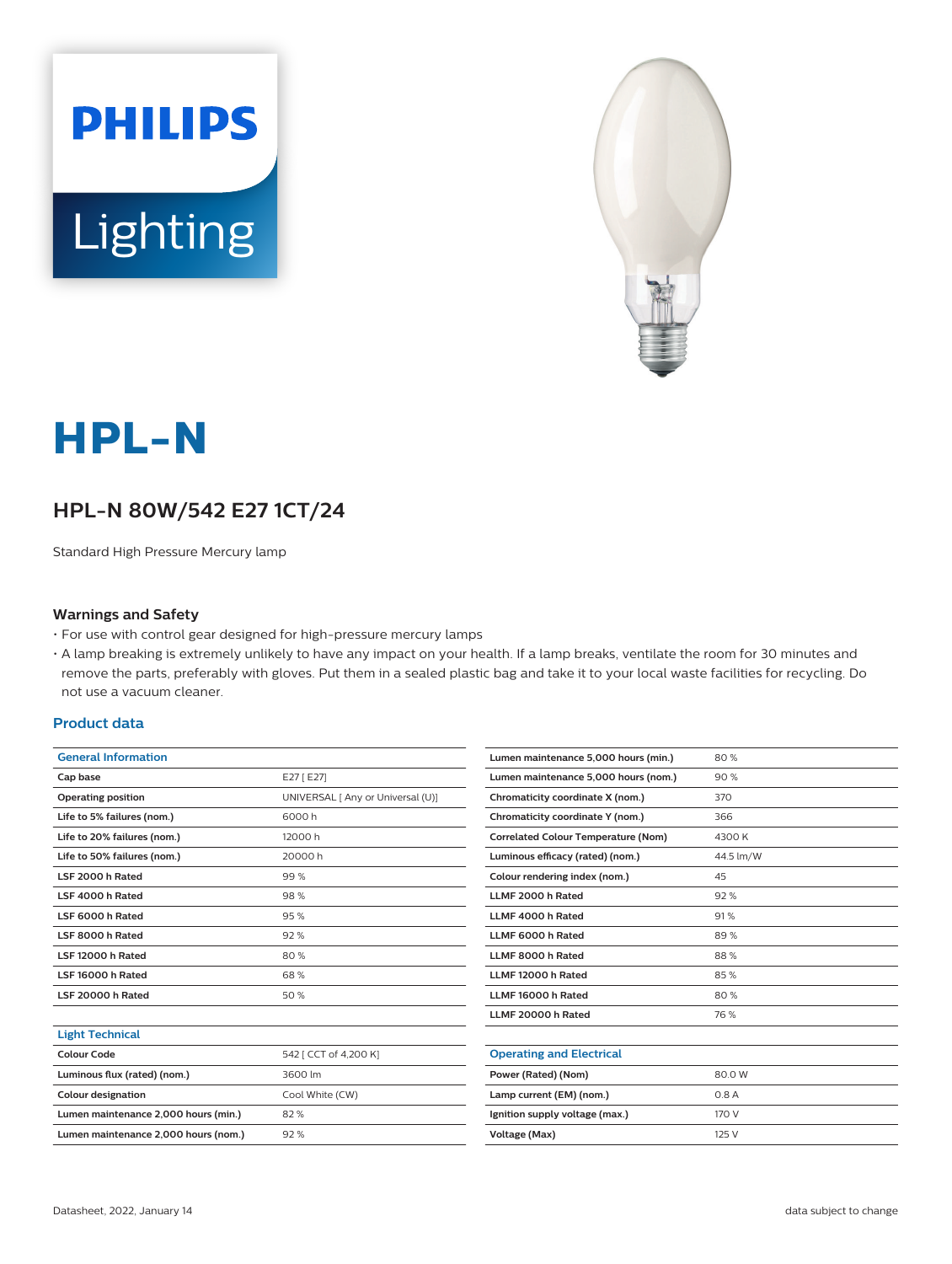| Voltage (Min)                        | 105 V           |
|--------------------------------------|-----------------|
| Voltage (Nom)                        | 115 V           |
|                                      |                 |
| <b>Controls and Dimming</b>          |                 |
| Dimmable                             | No              |
|                                      |                 |
| <b>Mechanical and Housing</b>        |                 |
| <b>Lamp Finish</b>                   | Coated glass    |
| <b>Bulb material</b>                 | Soft Glass      |
| <b>Bulb shape</b>                    | BF70 [ BF 70mm] |
|                                      |                 |
| <b>Approval and Application</b>      |                 |
| Mercury (Hg) content (nom.)          | 14.0 mg         |
| Energy consumption kWh/1,000 hours   | 88 kWh          |
|                                      |                 |
| <b>Luminaire Design Requirements</b> |                 |
| Bulb temperature (max.)              | 350 °C          |

| Cap-base temperature (max.)       | 200 °C                   |
|-----------------------------------|--------------------------|
|                                   |                          |
| <b>Product Data</b>               |                          |
| Full product code                 | 692059027777100          |
| Order product name                | HPL-N 80W/542 E27 1CT/24 |
| EAN/UPC - product                 | 6920590277771            |
| Order code                        | 27777100                 |
| Local order code                  | HPLN80                   |
| SAP numerator - quantity per pack |                          |
| Numerator - packs per outer box   | 24                       |
| <b>SAP material</b>               | 928051007391             |
| SAP net weight (piece)            | 59.000 g                 |
| <b>ILCOS</b> code                 | QE-80/43/3-H-E27         |

#### **Dimensional drawing**



| Product                  | $D$ (max) | C (max)              |
|--------------------------|-----------|----------------------|
| HPL-N 80W/542 E27 1CT/24 | 71 mm     | $155 \, \mathrm{mm}$ |

#### **Photometric data**



**LDPO\_HPL\_N-Spectral power distribution Colour**